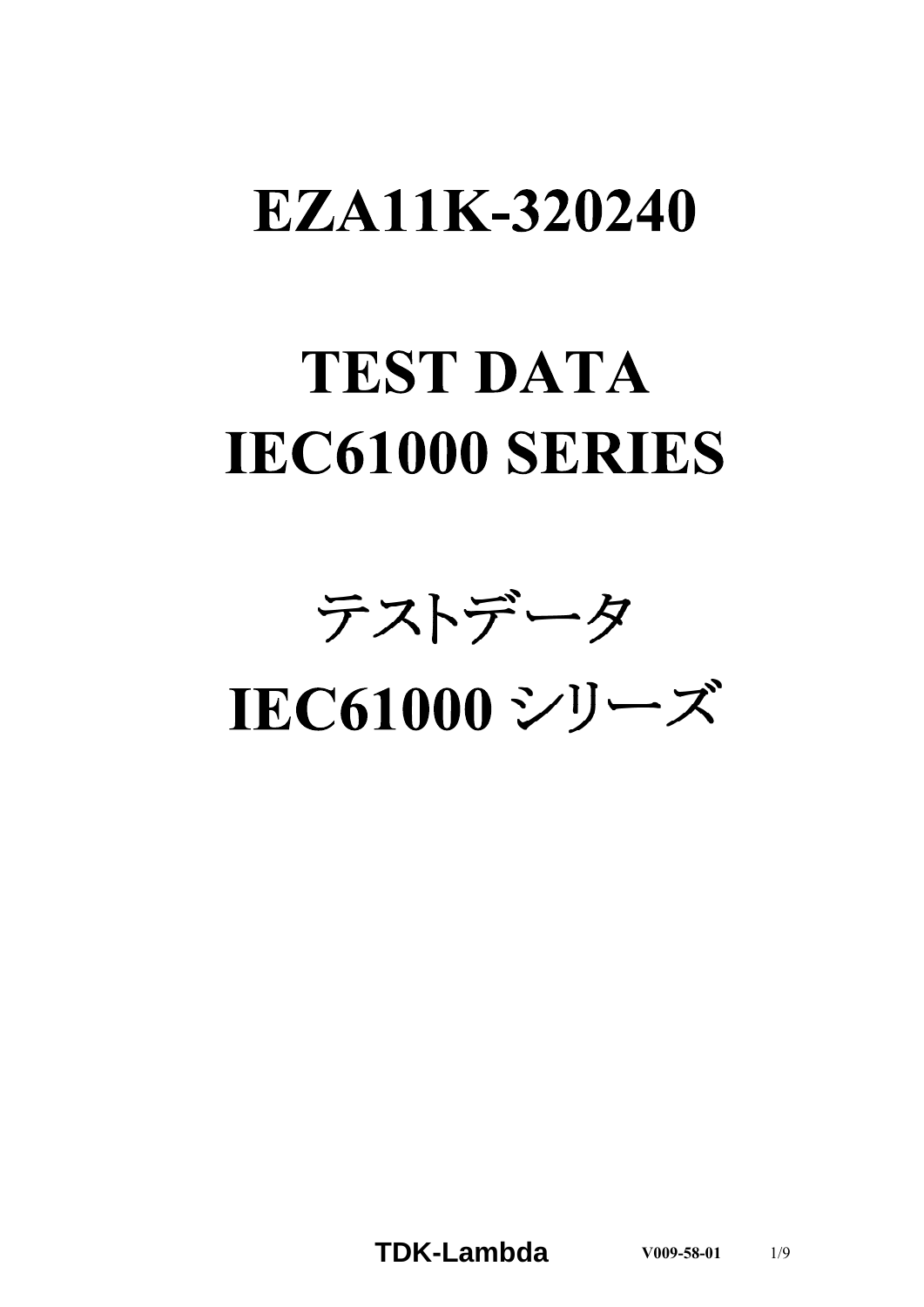#### *RWS 50B-600B Series* **EZA11K-320240**

## **INDEX**

|                |                                                                                      | <b>PAGE</b>                 |
|----------------|--------------------------------------------------------------------------------------|-----------------------------|
| $1_{-}$        | 静電気放電イミュニティ試験 …………………………………………………………                                                 | 3                           |
|                | Electrostatic Discharge Immunity Test (IEC61000-4-2)                                 |                             |
| 2.             | 放射性無線周波数電磁界イミュニティ試験 ………………………………………………                                               | $\boldsymbol{\vartriangle}$ |
|                | Radiated Radio-Frequency Electromagnetic Field Immunity Test (IEC61000-4-3)          |                             |
| 3.             |                                                                                      | 5                           |
|                | Electrical Fast Transient / Burst Immunity Test (IEC61000-4-4)                       |                             |
|                | 4. サージイミュニティ試験 ……………………………………………………………… 6~7                                          |                             |
|                | Surge Immunity Test (IEC61000-4-5)                                                   |                             |
| 5 <sub>1</sub> |                                                                                      |                             |
|                | Conducted Disturbances Induced by Radio-Frequency Field Immunity Test (IEC61000-4-6) |                             |
| 6.             |                                                                                      | 9                           |
|                | Power Frequency Magnetic Field Immunity Test (IEC61000-4-8)                          |                             |
|                |                                                                                      |                             |

| 使用記号 Terminology Used     |                                 |
|---------------------------|---------------------------------|
| FG …… フレームグラウンド Frame GND |                                 |
| → ・・・・・・ 接地用端子            | Earth $($ $\doteq$ $)$ terminal |
| +V …… +出力                 | $+$ Output                      |
| -V ……. 出力                 | - Output                        |

※ 当社標準測定条件における結果であり、参考値としてお考え願います。

Test results are reference data based on our standard measurement condition.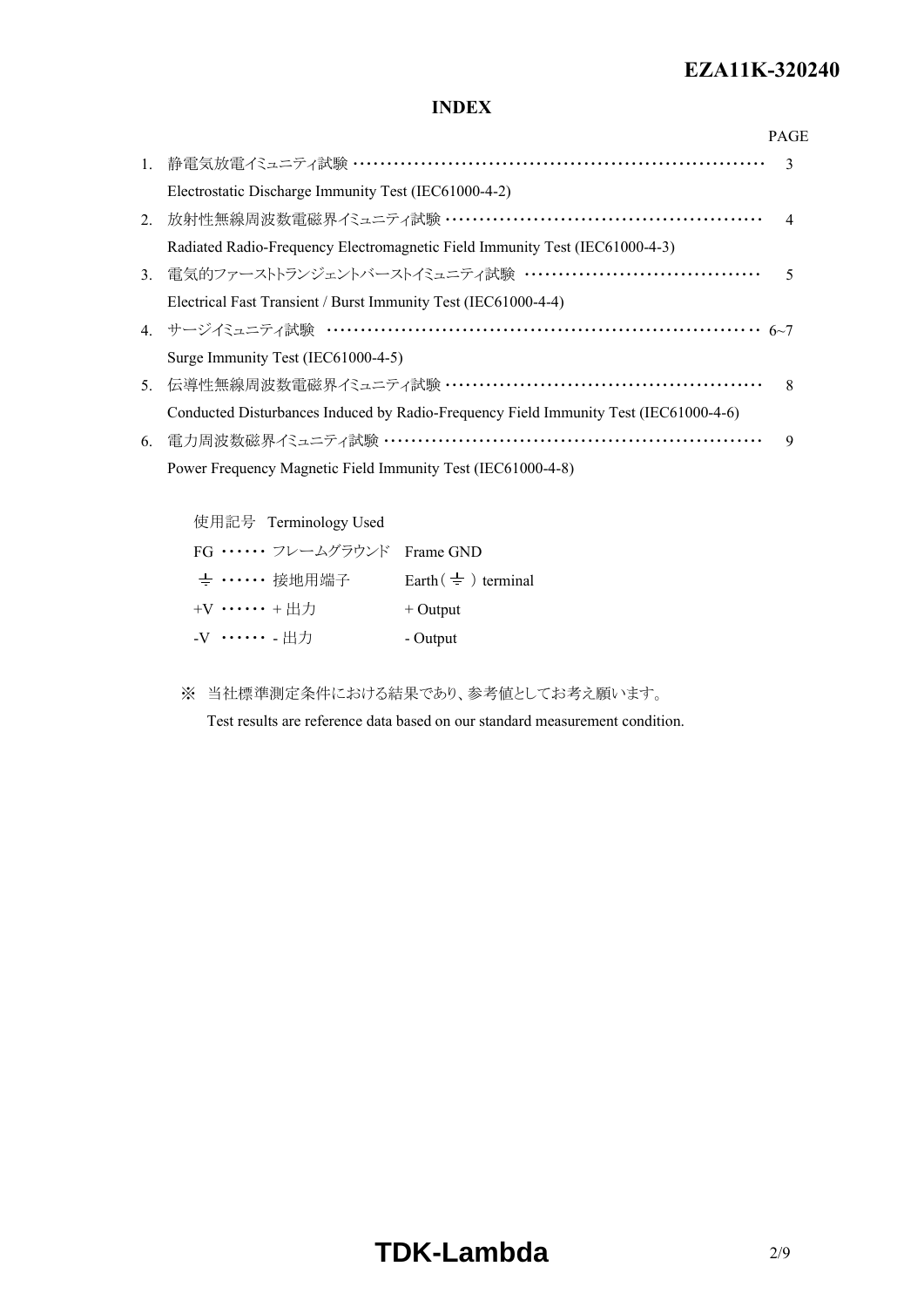# 1. 静電気放電イミュニティ試験 **Electrostatic Discharge Immunity Test (IEC61000-4-2)**

#### **MODEL : EZA11K-320240**



#### **(4) Acceptable Conditions**

- 1.入力再投入を必要とする一時的な機能低下のない事
- Must not have temporary function degradation that requires input restart.
- 2.試験後の出力電圧は初期値から変動していない事
- The output voltage must be within the regulation of specification after the test. 3 発煙·発火のない事

Smoke and fire are not allowed.

#### **(5) Test Result**

| Contact Discharge (kV) | Results | Air Discharge(kV) |
|------------------------|---------|-------------------|
|                        | PASS    |                   |
|                        | PASS    |                   |

| Results     | Air Discharge(kV) | Results     |
|-------------|-------------------|-------------|
| <b>PASS</b> |                   | <b>PASS</b> |
| <b>PASS</b> |                   | <b>PASS</b> |
|             |                   | <b>PASS</b> |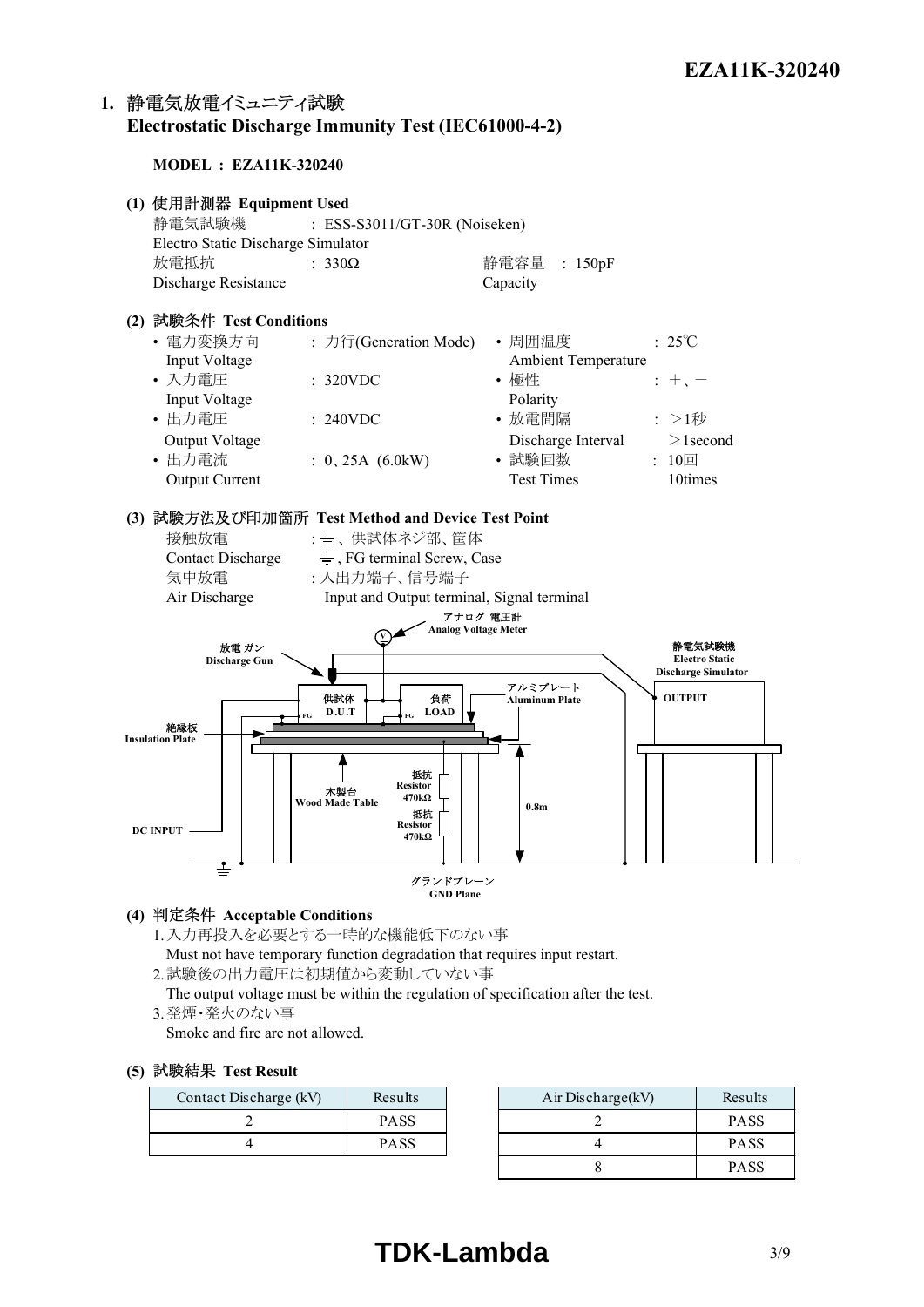$: 25^{\circ}C$ 

## 2. 放射性無線周波数電磁界イミュニティ試験 **Radiated Radio-Frequency Electromagnetic Field Immunity Test (IEC61000-4-3)**

#### **MODEL : EZA11K-320240**

| (1) 使用計測器 Equipment Used          |                               |  |
|-----------------------------------|-------------------------------|--|
| シグナルジェネレータ Signal Generator       | : $N5171B$ (Agilent)          |  |
| パワーアンプシステム Power Amplifier System | : $80RF1000-250$ (Teseq)      |  |
|                                   | AS0102-100 (Milmega)          |  |
|                                   | AS1860-100 (Milmega)          |  |
| 磁界センサ Electric Field Sensor       | $\therefore$ E9304A (Agilent) |  |
| バイログアンテナ Bilog Antenna            | : VULP9118E (Schwarzbeck)     |  |
|                                   | STLP9149 (Schwarzbeck)        |  |
|                                   |                               |  |

#### **(2) Test Conditions**

- 電力変換方向 : 力行(Generation Mode) Power Conversion Direction
- 入力電圧 : 320VDC 出力電圧 : 230VDC Input Voltage Output Voltage • 出力電流 : 0、21A (4.8kW) • 振幅変調 : 80%、1kHz Output Current **Amplitude Modulated** • 偏波 : 水平、垂直 • 周囲温度
- Wave Angle **Horizontal and Vertical** Ambient Temperature • スイープ · コンディション: 1.0%ステップ、0.5秒保持 • 距離 : 3.0m Sweep Condition 1.0% step up, 0.5 seconds hold Distance
- 試験方向 : 左右、前後
	- Test Angle Both Sides, Front/Back
- 電磁界周波数 : 80 1000MHz、1.4 2.0GHz、2.0 2.7GHz Electromagnetic Frequency

#### **(3) Test Method**



#### **(4) Acceptable Conditions**

- 1.試験中、5%を超える出力電圧の変動のない事
	- The regulation of output voltage must not exceed 5% of initial value during test.
- 2.試験後の出力電圧は初期値から変動していない事 The output voltage must be within the regulation of specification after the test.
- 3.発煙・発火のない事
	- Smoke and fire are not allowed.

#### **(5) Test Result**

| Radiation Field Strength (V/m) | Electromagnetic Frequency | Result      |
|--------------------------------|---------------------------|-------------|
|                                | $2.0 - 2.7$ GHz           | <b>PASS</b> |
|                                | $1.4 - 2.0$ GHz           | <b>PASS</b> |
|                                | 80 - 1000MHz              | <b>PASS</b> |

# **TDK-Lambda** 4/9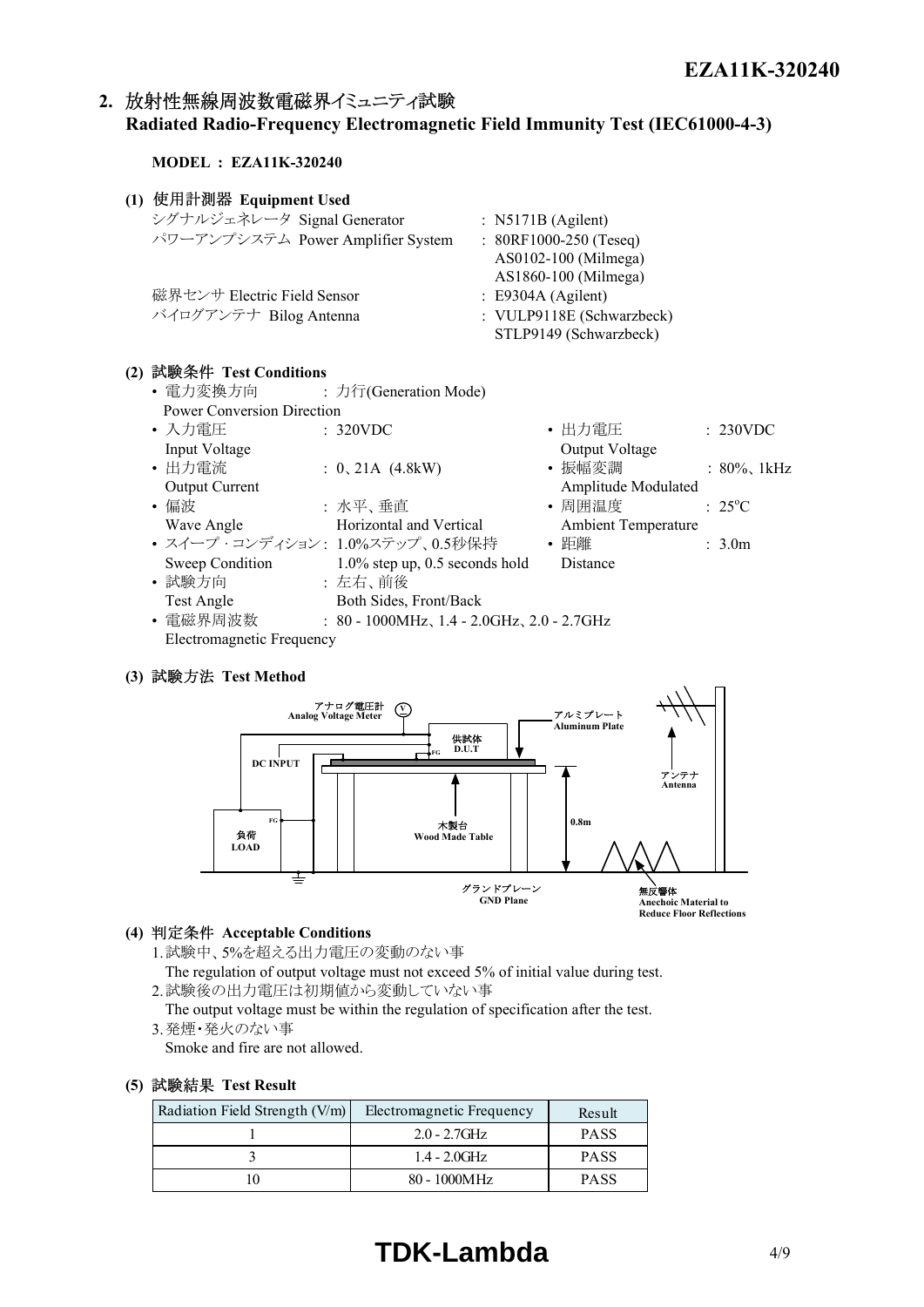## 3. 電気的ファーストトランジェントバーストイミュニティ試験 **Electrical Fast Transient / Burst Immunity Test (IEC61000-4-4)**

#### **MODEL : EZA11K-320240**

| (1) 使用計測器 Equipment Used          |                                |                  |          |
|-----------------------------------|--------------------------------|------------------|----------|
| • EFT/B発生器                        | : FNS-AX3 (Noiseken)           |                  |          |
| EFT/B Generator                   |                                |                  |          |
| • カップリングクランプ                      | : 15-00001A (Noiseken)         |                  |          |
| Coupling clamp                    |                                |                  |          |
| (2) 試験条件 Test Conditions          |                                |                  |          |
|                                   | • 電力変換方向 : 力行(Generation Mode) |                  |          |
| <b>Power Conversion Direction</b> |                                |                  |          |
| • 入力雷圧                            | $\div$ 320VDC                  | ・出力電圧            | : 240VDC |
| Input Voltage                     |                                | Output Voltage   |          |
| • 出力電流                            | : 0, 25A (6.0kW)               | • 試験時間           | :1分間     |
| <b>Output Current</b>             |                                | <b>Test Time</b> | 1 minute |

- •極性 : +、- • 周囲温度 Polarity Ambient Temperature • パルス周波数 : 5kHz • パルス個数 : 75pcs Pulse Frequency Number of Pulse • バースト期間 : 15msec • バースト周期 : 300msec
- $\mathbb{E} \quad \text{I} \quad \text{240VDC}$ Voltage  $\div$  25<sup>o</sup>C Burst Time Burst Cycle

#### **(3) Test Method and Device Test Point**

320V端子(+V,-V~<del>-</del>)に印加 Apply to (+V,-V~+) of 320V terminal. 240V端子(+V,-V~ $\leftarrow$ )に印加 Apply to (+V,-V~ $\leftarrow$ ) of 240V terminal. 信号端子(+V,-V ~ )に印加 Apply to (+V,-V ~  $\rightarrow$ ) of signal terminal.



#### **(4) Acceptable Conditions**

- 1.入力再投入を必要とする一時的な機能低下のない事 Must not have temporary function degradation that requires input restart.
- 2.試験後の出力電圧は初期値から変動していない事
- The output voltage must be within the regulation of specification after the test. 3.発煙・発火のない事

Smoke and fire are not allowed.

#### **(5) Test Result**

| Test Voltage (kV) | Result      |
|-------------------|-------------|
| 0.5               | <b>PASS</b> |
|                   | <b>PASS</b> |
|                   | <b>PASS</b> |

# **TDK-Lambda** 5/9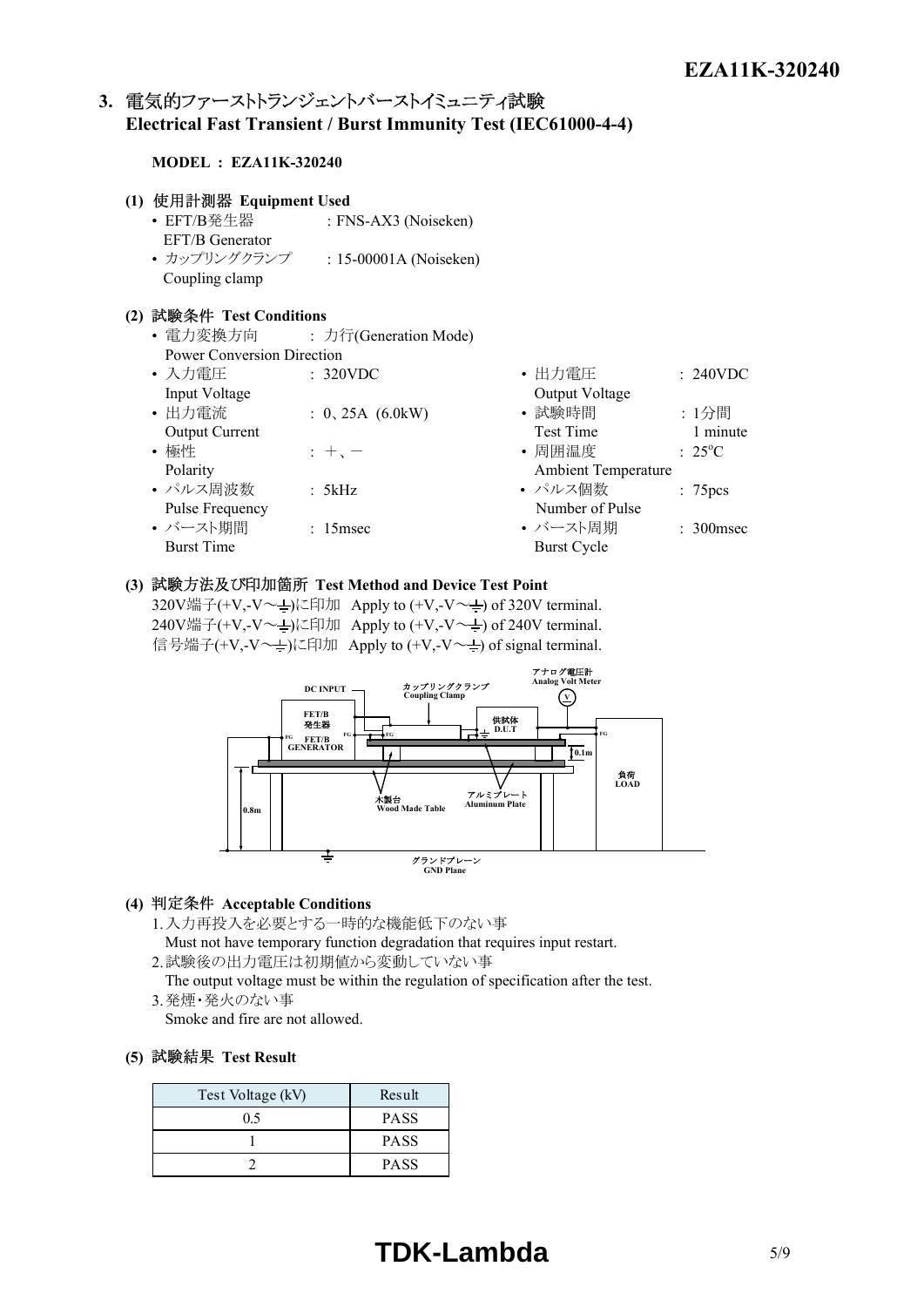# **4. Surge Immunity Test (IEC61000-4-5)**

#### **MODEL : EZA11K-320240**

| (1) 使用計測器 Equipment Used<br>Surge Generator<br>結合インピーダンス: コモン 12Ω<br>Coupling Impedance Common                                                                   | サージ発生器 : LSS-15AX (Noiseken)<br>ノーマル 2Ω<br>Normal                                                                         | 結合コンデンサ : コモン<br>Coupling Capacitance Common                                                            | $9\mu F$<br>ノーマル 18µF<br>Normal                                                    |
|------------------------------------------------------------------------------------------------------------------------------------------------------------------|---------------------------------------------------------------------------------------------------------------------------|---------------------------------------------------------------------------------------------------------|------------------------------------------------------------------------------------|
| (2) 試験条件 Test Conditions<br><b>Power Conversion Direction</b><br>• 入力電圧<br>Input Voltage<br>• 出力電流<br><b>Output Current</b><br>• 極性<br>Polarity<br>• 位相<br>Phase | • 電力変換方向 : 力行(Generation Mode)<br>$\therefore$ 320VDC<br>: 0, 25A (6.0kW)<br>$+$ , $-$<br>$\therefore$ 0, 90, 180, 270deg | • 出力雷圧<br>Output Voltage<br>• 試験回数<br>Number of Tests<br>• モード<br>Mode<br>• 周囲温度<br>Ambient Temperature | $\div$ 240VDC<br>: 5回<br>5 times<br>: コモン、ノーマル<br>Common and Normal<br>$\div$ 25°C |

**(3) Test Method and Device Test Point** 交流入力のコモンモード(u-  $\pm$ )及びノーマルモード(u-v)に印加 Apply to Common mode  $(u-$  and Normal mode  $(u-v)$  of AC input.

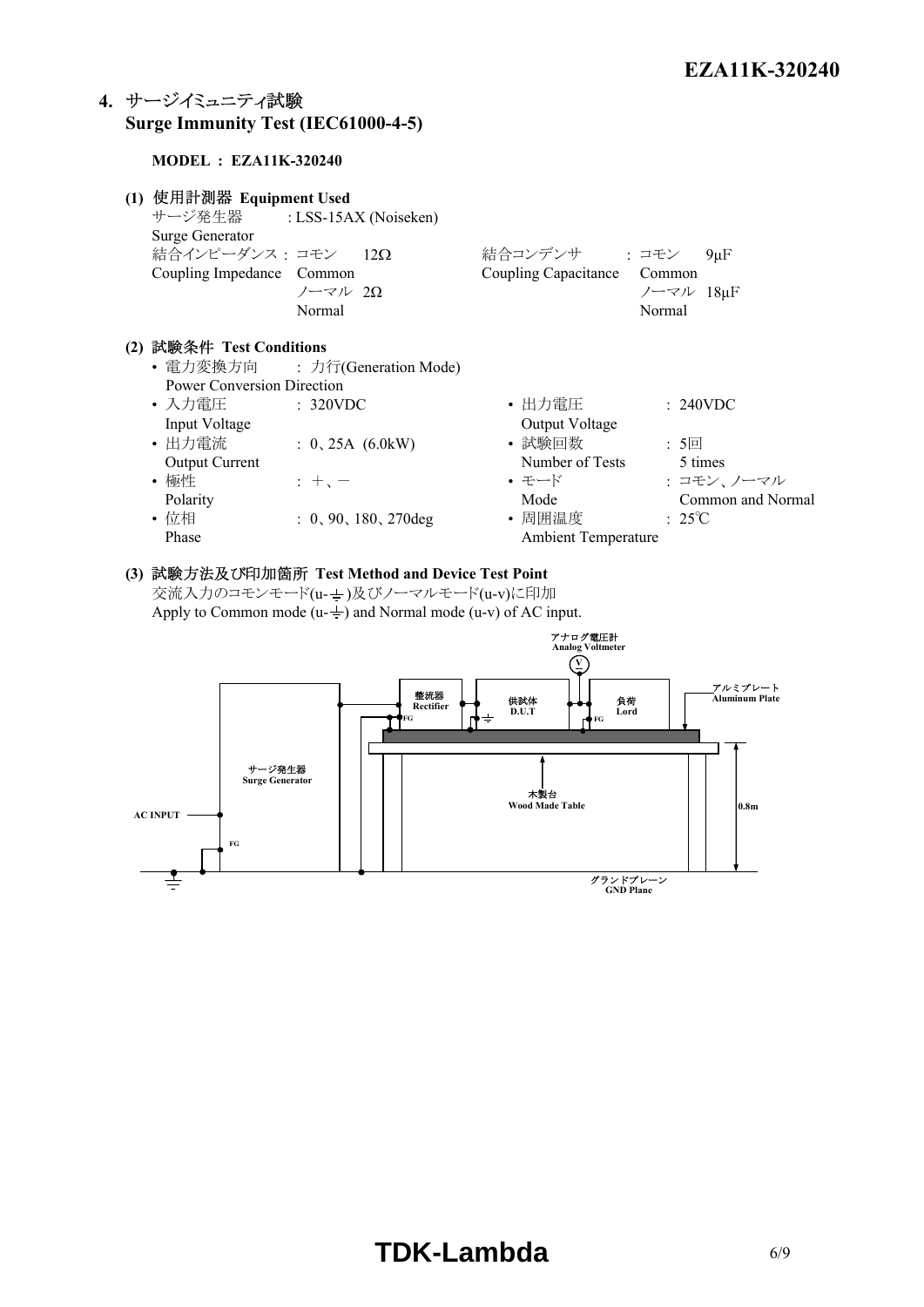#### **(4) Test Circuit**



#### **(5) Acceptable Conditions**

1.入力再投入を必要とする一時的な機能低下のない事 Must not have temporary function degradation that requires input restart. 2.試験後の出力電圧は初期値から変動していない事

The output voltage must be within the regulation of specification after the test. 3.発煙・発火のない事

Smoke and fire are not allowed.

## **(6) Test Result**

| Common            |             | Nori              |
|-------------------|-------------|-------------------|
| Test Voltage (kV) | Result      | Test Voltage (kV) |
| 0.5               | <b>PASS</b> |                   |
|                   | <b>PASS</b> |                   |
|                   | <b>PASS</b> |                   |

| Common |             | Normal                      |             |
|--------|-------------|-----------------------------|-------------|
| e (kV) | Result      | Test Voltage (kV)<br>Result |             |
|        | <b>PASS</b> | 0.5                         | <b>PASS</b> |
|        | <b>PASS</b> |                             | <b>PASS</b> |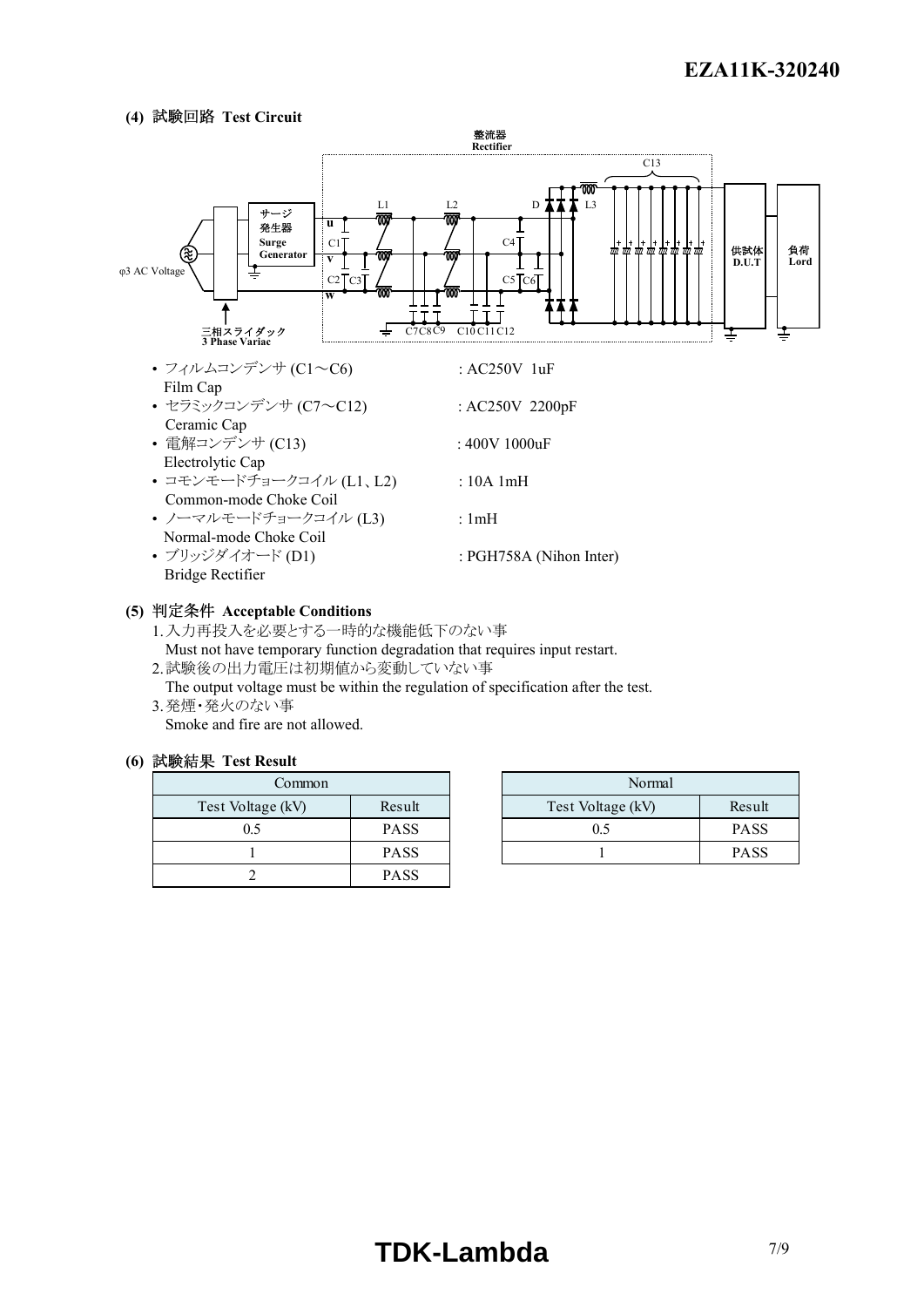# 5. 伝導性無線周波数電磁界イミュニティ試験 **Conducted Disturbances Induced by Radio-Frequency Field Immunity Test (IEC61000-4-6)**

**MODEL : EZA11K-320240**

# **(1) Equipment Used** • RF パワーアンプ RF Power Amplifier : 116FC-CE (Kalmus) • シグナルジェネレータ Signal Generator : N5181A (Agilent) • 結合/減結合ネットワーク : M3 (Schaffner) Coupling De-Coupling Network (CDN) • カップリングクランプ Coupling Clamp : KEMZ801A (Luthi) **(2) Test Conditions** • 電力変換方向 : 力行 (Generation Mode) Power Conversion Direction • 入力雷圧 : 320VDC • 出力雷圧 : 230VDC Input Voltage **Output Voltage** Output Voltage • 出力電流 : 0、21A (4.8kW) • 電磁界周波数 : 150kHz - 80MHz Output Current Electromagnetic Frequency • 周囲温度 : 25℃ Ambient Temperature • スイープ · コンディション: 1.0%ステップ、0.5秒保持 Sweep Condition 1.0% step up, 0.5 seconds hold

#### **(3) Test Method and Device Test Point**

320V端子(+V,-V,  $\div$ )に印加 Apply to (+V,-V,  $\div$ ) of 320V terminal. 240V端子(+V,-V,  $\div$ )に印加 Apply to (+V,-V,  $\div$ ) of 240V terminal. 信号端子(+V,-V,  $\pm$ )に印加 Apply to (+V,-V,  $\pm$ ) of signal terminal.



- **(4) Acceptable Conditions**
	- 1. 試験中、5%を超える出力電圧の変動のない事
	- The regulation of output voltage must not exceed 5% of initial value during test.
	- 2. 試験後の出力電圧は初期値から変動していない事
	- The output voltage must be within the regulation of specification after the test. 3. 発煙・発火のない事
		- Smoke and fire are not allowed.

#### **(5) Test Result**

| Voltage Level (V) | Result      |
|-------------------|-------------|
|                   | <b>PASS</b> |
|                   | <b>PASS</b> |
|                   | <b>PASS</b> |